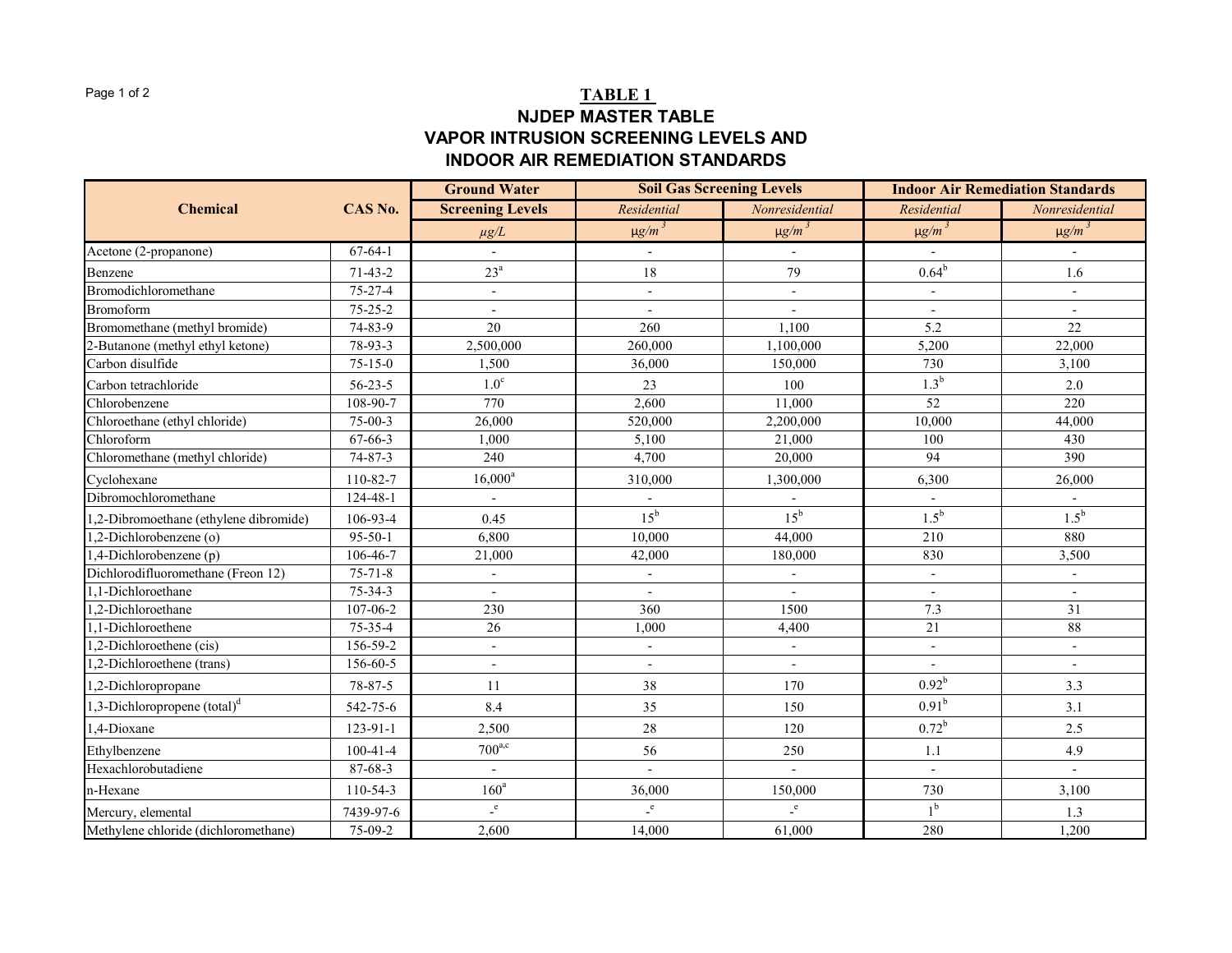### Page 2 of 2 **TABLE 1 NJDEP MASTER TABLE VAPOR INTRUSION SCREENING LEVELS AND INDOOR AIR REMEDIATION STANDARDS**

|                                       |                | <b>Ground Water</b>      | <b>Soil Gas Screening Levels</b> |                | <b>Indoor Air Remediation Standards</b> |                |
|---------------------------------------|----------------|--------------------------|----------------------------------|----------------|-----------------------------------------|----------------|
| <b>Chemical</b>                       | CAS No.        | <b>Screening Levels</b>  | Residential                      | Nonresidential | Residential                             | Nonresidential |
|                                       |                | $\mu g/L$                | $\mu g/m^3$                      | $\mu g/m^3$    | $\mu g/m^3$                             | $\mu g/m^3$    |
| 4-Methyl-2-pentanone (MIBK)           | $108 - 10 - 1$ | 900,000                  | 160,000                          | 660,000        | 3,100                                   | 13,000         |
| Methyl tert-butyl ether (MTBE)        | 1634-04-4      | 690                      | 540                              | 2,400          | 11                                      | 47             |
| Naphthalene                           | $91 - 20 - 3$  | $300^{a,c}$              | $26^{\rm b}$                     | $26^{\rm b}$   | $2.6^{\rm b}$                           | $2.6^{\rm b}$  |
| Styrene                               | 100-42-5       | $180,000^a$              | 52,000                           | 220,000        | 1,000                                   | 4,400          |
| 1,1,2,2-Tetrachloroethane             | $79 - 34 - 5$  |                          |                                  |                |                                         |                |
| Fetrachloroethene (PCE)               | 127-18-4       | 36                       | 540                              | 2,400          | 11                                      | 47             |
| <b><i><u>Foluene</u></i></b>          | 108-88-3       | $330,000^a$              | 260,000                          | 1,100,000      | 5,200                                   | 22,000         |
| 1,2,4-Trichlorobenzene                | 120-82-1       | 130                      | 100                              | 440            | $3.7^{\rm b}$                           | 8.8            |
| 1,1,1-Trichloroethane                 | $71 - 55 - 6$  | 13,000                   | 260,000                          | 1,100,000      | 5,200                                   | 22,000         |
| 1,1,2-Trichloroethane                 | $79-00-5$      | $\overline{\phantom{a}}$ |                                  |                |                                         |                |
| Trichloroethene (TCE)                 | $79-01-6$      | 3.0                      | 34                               | 150            | 1.1 <sup>b</sup>                        | 3.0            |
| Trichlorofluoromethane (Freon 11)     | 75-69-4        |                          |                                  |                |                                         |                |
| 1,1,2-Trichloro-1,2,2-trifluoroethane | $76-13-1$      | $20,000^{\circ}$         | 260,000                          | 1,100,000      | 5,200                                   | 22,000         |
| 1,2,4-Trimethylbenzene                | $95-63-6$      | $6,000^a$                | 3,100                            | 13,000         | 63                                      | 260            |
| Vinyl chloride                        | $75-01-4$      | 1.0 <sup>c</sup>         | 32                               | 140            | 0.64                                    | 2.8            |
| Xylenes (total) <sup>d</sup>          | 1330-20-7      | $7,800^a$                | 5,200                            | 22,000         | 100                                     | 440            |

#### **NOTES**

Screening level incorporates a factor of ten to reflect degradation of chemical in the unsaturated soil zone.

b Value is based on the higher analytical reporting limit.

Value is based on the higher Ground Water Remediation Standard.

The concentrations of each isomer are added if multiple isomers are present and the results compared to the total screening level/Indoor Air Remediation Standard.

Screening level not available because the sample collection and analytical methods used can be an issue when evaluating the levels of elemental mercury present in soil gas and/or groundwater. Contact the Department if VI is determined to be an issue for elemental mercury at a site.

The user should refer to the NJDEP VI website at http://www.nj.gov/dep/srp/guidance/vaporintrusion/ for the latest information on the tables. "-" = Not applicable because appropriate toxicological information is not available to derive an Indoor Air Remediation Standard, Soil Gas Screening Level, or Ground Water Screening Level.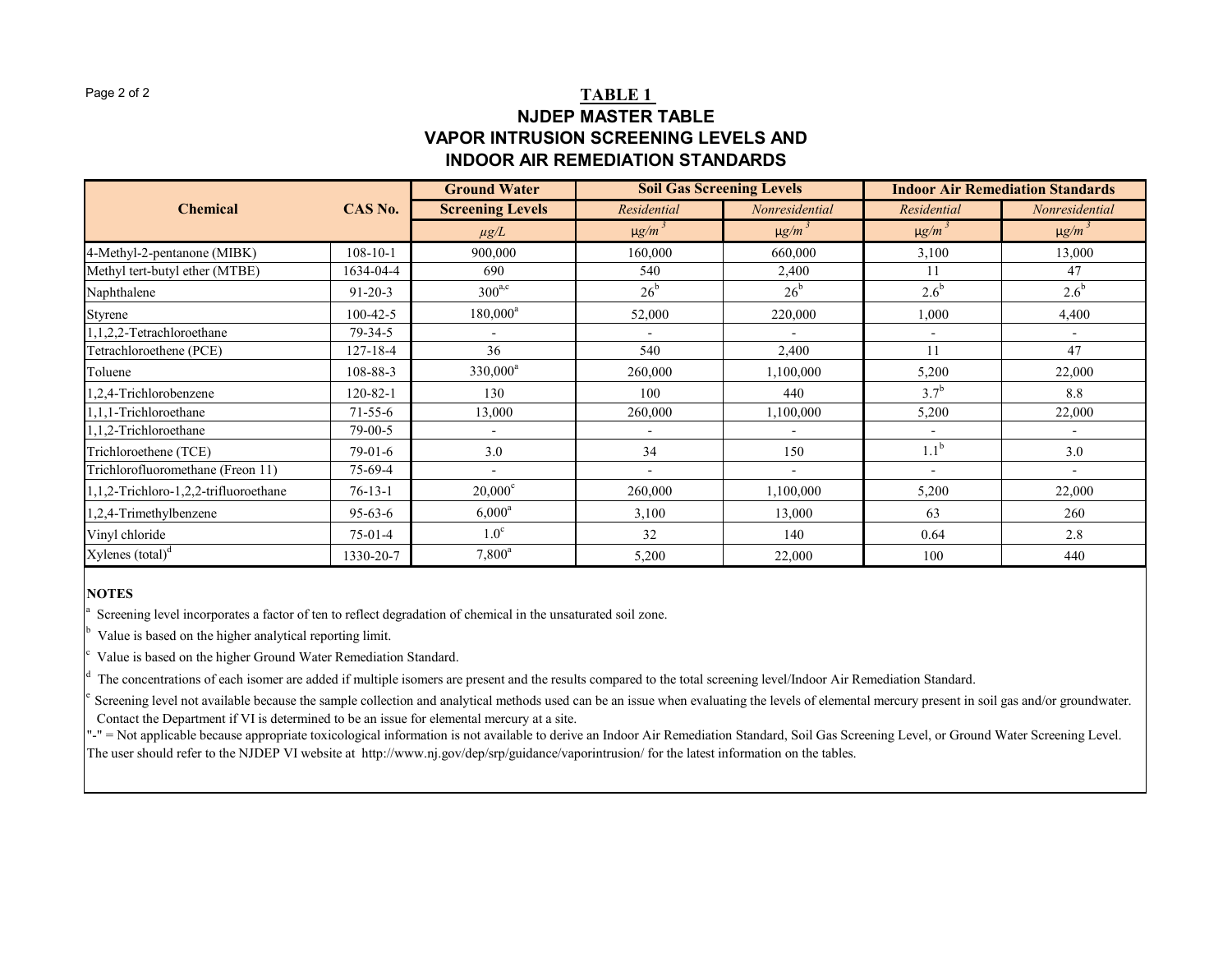### Page 1 of 2 **TABLE 2 NJDEP RAPID ACTION LEVELS FOR INDOOR AIR**

|                                        |               | Cancer/<br>Noncancer <sup>a</sup> | <b>Rapid Action Levels b</b> |                          |  |
|----------------------------------------|---------------|-----------------------------------|------------------------------|--------------------------|--|
| <b>Chemical</b>                        | CAS No.       |                                   | Residential                  | Nonresidential           |  |
|                                        |               |                                   | $ug/m^3$                     | $ug/m^3$                 |  |
| Acetone (2-propanone)                  | $67-64-1$     |                                   | ä,                           |                          |  |
| Benzene                                | $71-43-2$     | $\mathbf C$                       | 36                           | 160                      |  |
| Bromodichloromethane                   | $75 - 27 - 4$ |                                   | $\overline{\phantom{0}}$     |                          |  |
| Bromoform                              | $75 - 25 - 2$ |                                   |                              |                          |  |
| Bromomethane (methyl bromide)          | 74-83-9       | $\mathbf N$                       | 10                           | 44                       |  |
| 2-Butanone (methyl ethyl ketone)       | 78-93-3       | N                                 | 10,000                       | 44,000                   |  |
| Carbon disulfide                       | $75 - 15 - 0$ | N                                 | 1,500                        | 6,200                    |  |
| Carbon tetrachloride                   | $56 - 23 - 5$ | $\mathbf C$                       | 47                           | 200                      |  |
| Chlorobenzene                          | 108-90-7      | $\mathbf N$                       | 100                          | 440                      |  |
| Chloroethane (ethyl chloride)          | $75-00-3$     | N                                 | 20,000                       | 88,000                   |  |
| Chloroform                             | $67 - 66 - 3$ | N                                 | 200                          | 860                      |  |
| Chloromethane (methyl chloride)        | $74 - 87 - 3$ | N                                 | 190                          | 780                      |  |
| Cyclohexane                            | 110-82-7      | $\mathbf N$                       | 13,000                       | 52,000                   |  |
| Dibromochloromethane                   | 124-48-1      |                                   |                              |                          |  |
| 1,2-Dibromoethane (ethylene dibromide) | 106-93-4      | $\mathbf C$                       | 1.5 <sup>d</sup>             | 2.0                      |  |
| 1,2-Dichlorobenzene (o)                | $95 - 50 - 1$ | N                                 | 420                          | 1,800                    |  |
| $1,4$ -Dichlorobenzene (p)             | 106-46-7      | $\mathbf N$                       | 1,700                        | 7,000                    |  |
| Dichlorodifluoromethane (Freon 12)     | $75 - 71 - 8$ |                                   | ۰                            | $\overline{\phantom{0}}$ |  |
| 1,1-Dichloroethane                     | $75 - 34 - 3$ |                                   | $\overline{\phantom{a}}$     | $\overline{\phantom{a}}$ |  |
| 1,2-Dichloroethane                     | 107-06-2      | $\mathbf N$                       | 15                           | 62                       |  |
| 1,1-Dichloroethene                     | $75 - 35 - 4$ | N                                 | 42                           | 180                      |  |
| 1,2-Dichloroethene (cis)               | 156-59-2      |                                   | $\overline{\phantom{a}}$     | $\overline{\phantom{a}}$ |  |
| 1,2-Dichloroethene (trans)             | 156-60-5      |                                   |                              |                          |  |
| 1,2-Dichloropropane                    | 78-87-5       | $\mathbf N$                       | 8.4                          | 36                       |  |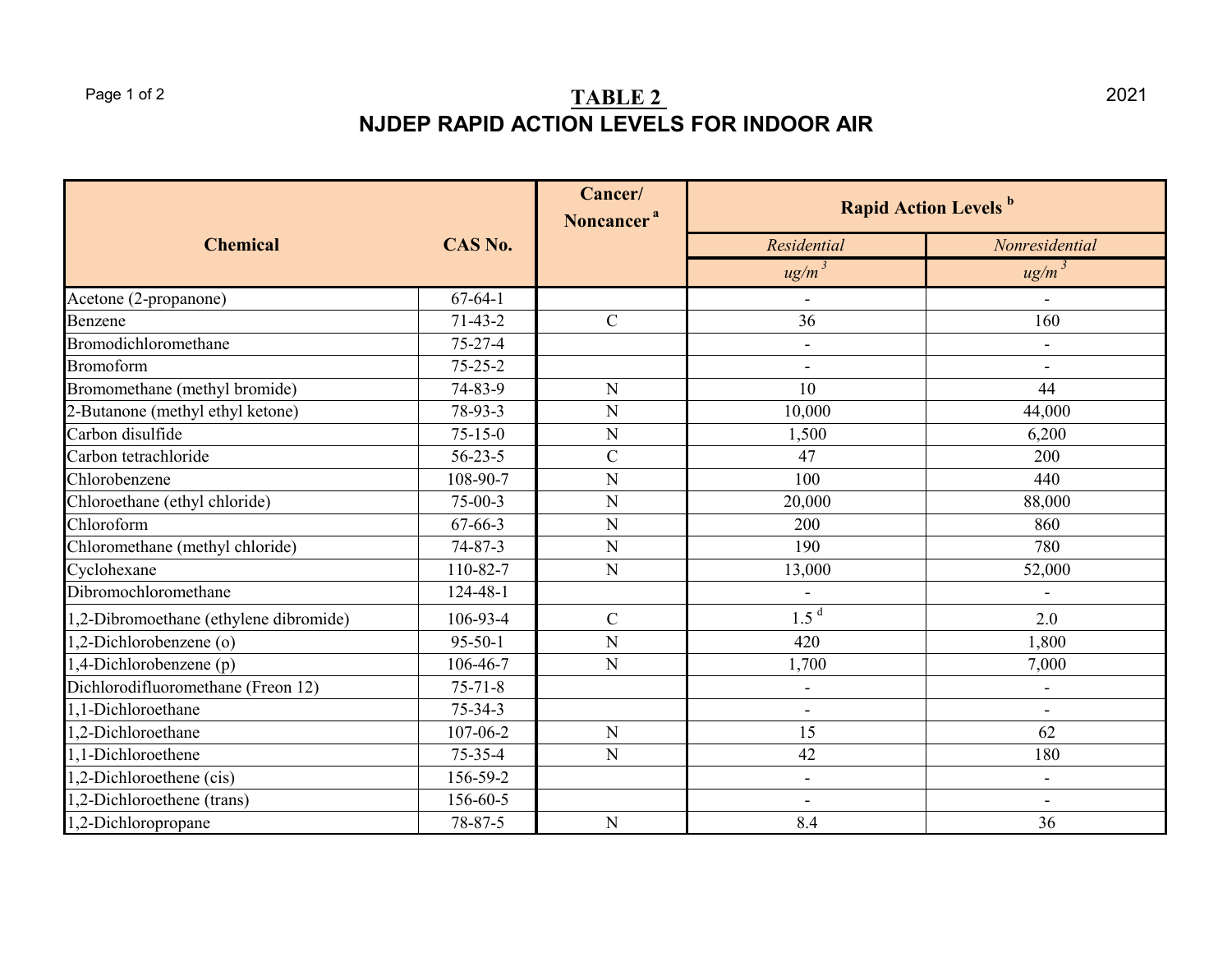### Page 2 of 2 **TABLE 2 NJDEP RAPID ACTION LEVELS FOR INDOOR AIR**

|                                       |                | Cancer/<br>Noncancer <sup>a</sup> | <b>Rapid Action Levels b</b> |                |  |
|---------------------------------------|----------------|-----------------------------------|------------------------------|----------------|--|
| <b>Chemical</b>                       | CAS No.        |                                   | Residential                  | Nonresidential |  |
|                                       |                |                                   | $ug/m^3$                     | ug/m           |  |
| 1,3-Dichloropropene $(total)^c$       | 542-75-6       | ${\bf N}$                         | 42                           | 180            |  |
| 1,4-Dioxane                           | 123-91-1       | $\mathcal{C}$                     | 56                           | 250            |  |
| Ethylbenzene                          | $100 - 41 - 4$ | $\mathbf C$                       | 110                          | 490            |  |
| Hexachlorobutadiene                   | 87-68-3        |                                   | $\blacksquare$               |                |  |
| n-Hexane                              | 110-54-3       | ${\bf N}$                         | 1,500                        | 6,200          |  |
| Mercury, elemental                    | 7439-97-6      | ${\bf N}$                         | 1.0 <sup>d</sup>             | 2.6            |  |
| Methylene chloride (dichloromethane)  | 75-09-2        | ${\bf N}$                         | 1,300                        | 5,200          |  |
| 4-Methyl-2-pentanone (MIBK)           | $108 - 10 - 1$ | ${\bf N}$                         | 6,200                        | 26,000         |  |
| Methyl tert-butyl ether (MTBE)        | 1634-04-4      | ${\bf C}$                         | 1,100                        | 4,700          |  |
| Naphthalene                           | $91 - 20 - 3$  | ${\bf N}$                         | 6.2                          | 26             |  |
| Styrene                               | $100 - 42 - 5$ | ${\bf N}$                         | 2,000                        | 8,800          |  |
| $1,1,2,2$ -Tetrachloroethane          | 79-34-5        |                                   |                              |                |  |
| Tetrachloroethene (PCE)               | $127 - 18 - 4$ | ${\bf N}$                         | 84                           | 360            |  |
| Toluene                               | 108-88-3       | ${\bf N}$                         | 10,000                       | 44,000         |  |
| 1,2,4-Trichlorobenzene                | $120 - 82 - 1$ | ${\bf N}$                         | 4.2                          | 18             |  |
| 1,1,1-Trichloroethane                 | $71 - 55 - 6$  | ${\bf N}$                         | 10,000                       | 44,000         |  |
| 1,1,2-Trichloroethane                 | 79-00-5        |                                   | $\blacksquare$               |                |  |
| Trichloroethene (TCE)                 | $79-01-6$      | ${\bf N}$                         | 4.2                          | 18             |  |
| Trichlorofluoromethane (Freon 11)     | 75-69-4        |                                   | $\blacksquare$               | $\overline{a}$ |  |
| 1,1,2-Trichloro-1,2,2-trifluoroethane | $76 - 13 - 1$  | ${\bf N}$                         | 10,000                       | 44,000         |  |
| 1,2,4-Trimethylbenzene                | $95 - 63 - 6$  | ${\bf N}$                         | 130                          | 520            |  |
| Vinyl chloride                        | $75-01-4$      | $\mathbf C$                       | 64                           | 280            |  |
| Xylenes (total) <sup>c</sup>          | 1330-20-7      | ${\bf N}$                         | 200                          | 880            |  |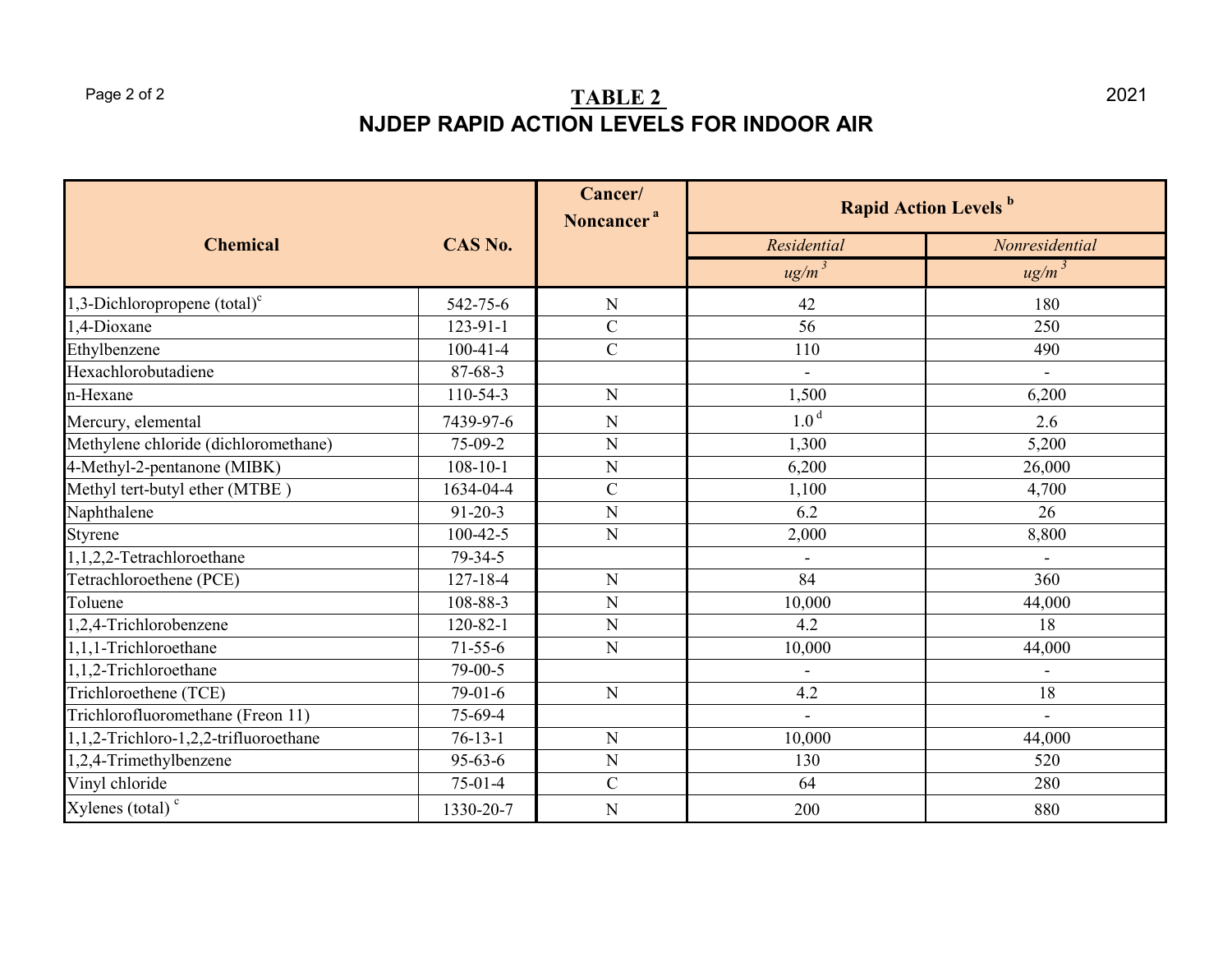# Page 3 of 3<br>**NJDEP RAPID ACTION LEVELS FOR INDOOR AIR**

|                                                                                                                                                                                                                                                                                                                                                                                                                                                                                                                                                                                                    |         | Cancer/<br>Noncancer <sup>a</sup> | <b>Rapid Action Levels b</b> |                       |  |
|----------------------------------------------------------------------------------------------------------------------------------------------------------------------------------------------------------------------------------------------------------------------------------------------------------------------------------------------------------------------------------------------------------------------------------------------------------------------------------------------------------------------------------------------------------------------------------------------------|---------|-----------------------------------|------------------------------|-----------------------|--|
| <b>Chemical</b>                                                                                                                                                                                                                                                                                                                                                                                                                                                                                                                                                                                    | CAS No. |                                   | Residential                  | <i>Nonresidential</i> |  |
|                                                                                                                                                                                                                                                                                                                                                                                                                                                                                                                                                                                                    |         |                                   | $ug/m^3$                     | ug/m                  |  |
| <b>NOTES</b><br>$^{\circ}$ Values based on cancer (C) or noncancer (N) effects.<br>$\degree$ Levels are the lower value generated using a factor of 100x for carcinogens and a factor of 2x for noncarcinogens using the Table A-5 health-based values.<br>The concentrations of each isomer are added if multiple isomers are present and the results compared to the total screening level.<br>$\vert$ <sup>d</sup> Value is based on the higher analytical reporting limit.<br>$" =$ Not applicable because appropriate toxicological information is not available to derive a screening level. |         |                                   |                              |                       |  |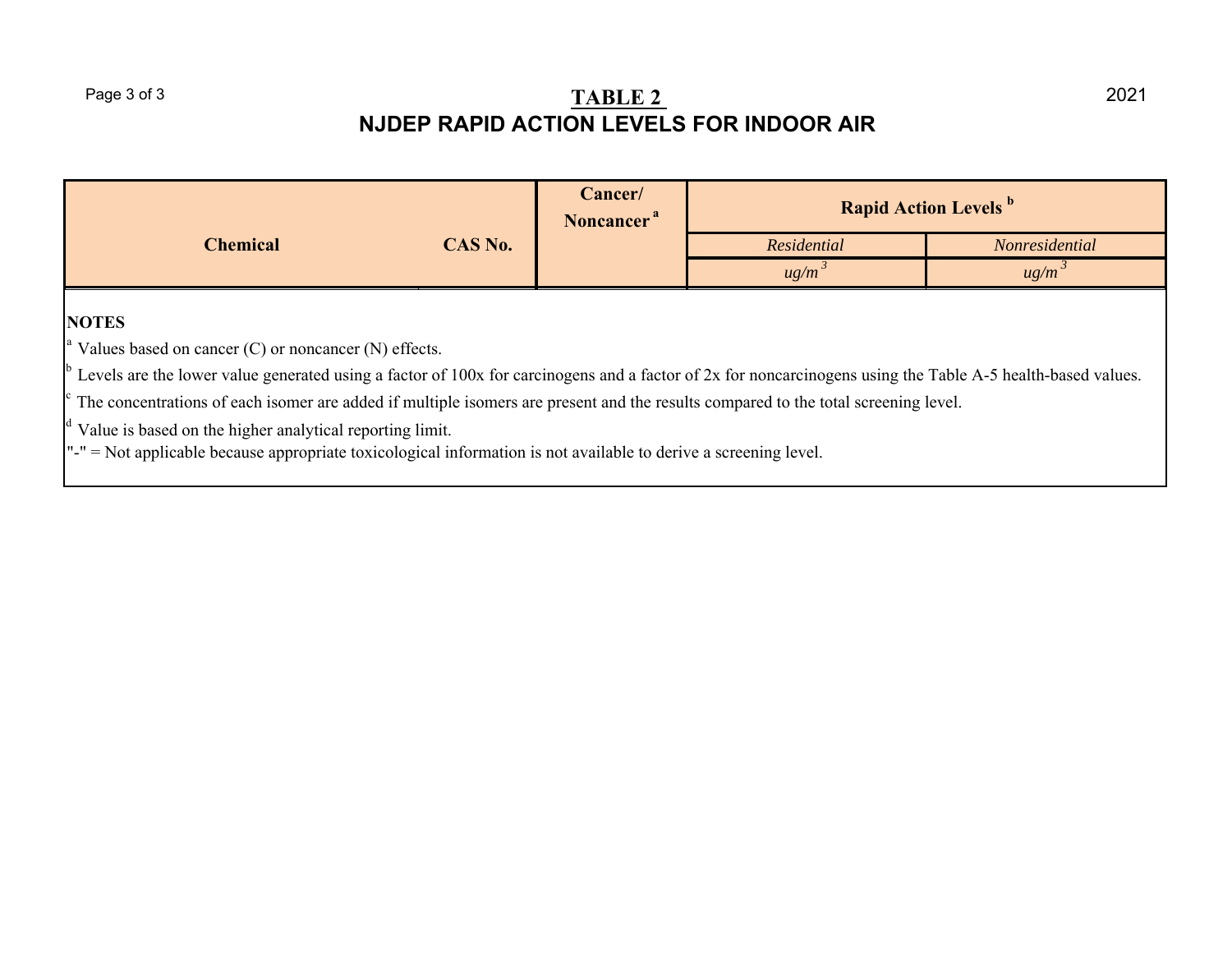# Page 1 of 3 **TABLE 3 NJDEP GROUND WATER SCREENING LEVELS FOR ALTERNATE SOIL TEXTURES**

| <b>Chemical</b>                                    | CAS No.       | <b>LOAMY SAND:</b><br><b>Ground Water</b><br><b>Screening Levels</b><br>$(\mu g/L)$ | <b>SANDY LOAM:</b><br><b>Ground Water</b><br><b>Screening Levels</b><br>$(\mu g/L)$ | LOAM:<br><b>Ground Water</b><br><b>Screening Levels</b><br>$(\mu g/L)$ |
|----------------------------------------------------|---------------|-------------------------------------------------------------------------------------|-------------------------------------------------------------------------------------|------------------------------------------------------------------------|
| Acetone (2-Propanone)                              | $67 - 64 - 1$ | $\blacksquare$                                                                      |                                                                                     | $\blacksquare$                                                         |
| Benzene                                            | $71-43-2$     | 51 <sup>a</sup>                                                                     | $120^a$                                                                             | $190^a$                                                                |
| Bromodichloromethane (Dichlorobromomethane)        | $75 - 27 - 4$ | $\overline{\phantom{a}}$                                                            | $\overline{a}$                                                                      |                                                                        |
| Bromoform                                          | $75 - 25 - 2$ | L,                                                                                  | $\overline{a}$                                                                      |                                                                        |
| Bromomethane (Methyl bromide)                      | 74-83-9       | 43                                                                                  | 110                                                                                 | 160                                                                    |
| 2-Butanone (Methyl ethyl ketone) (MEK)             | 78-93-3       | 2,700,000                                                                           | 3,100,000                                                                           | 3,900,000                                                              |
| Carbon disulfide                                   | $75 - 15 - 0$ | 3,200                                                                               | 8,100                                                                               | 12,000                                                                 |
| Carbon tetrachloride                               | $56 - 23 - 5$ | 2.0                                                                                 | 5.3                                                                                 | 8.3                                                                    |
| Chlorobenzene                                      | 108-90-7      | 1,700                                                                               | 3,800                                                                               | 5,800                                                                  |
| Chloroethane (Ethyl chloride)                      | $75-00-3$     | 57,000                                                                              | 140,000                                                                             | 220,000                                                                |
| Chloroform                                         | 67-66-3       | 2,300                                                                               | 5,400                                                                               | 8,100                                                                  |
| Chloromethane (Methyl chloride)                    | $74 - 87 - 3$ | 510                                                                                 | 1,300                                                                               | 1,900                                                                  |
| Cyclohexane                                        | 110-82-7      | $37,000^a$                                                                          | a,b                                                                                 | a,b                                                                    |
| Dibromochloromethane (Chlorodibromomethane)        | 124-48-1      |                                                                                     |                                                                                     |                                                                        |
| 1,2-Dibromoethane (Ethylene dibromide)             | 106-93-4      | 0.73                                                                                | 1.1                                                                                 | 1.5                                                                    |
| 1,2-Dichlorobenzene (o-Dichlorobenzene)            | $95 - 50 - 1$ | 14,000                                                                              | 28,000                                                                              | 41,000                                                                 |
| 1,4-Dichlorobenzene (p-Dichlorobenzene)            | 106-46-7      | 47,000                                                                              | $\overline{\phantom{a}}^{\phantom{a}b}$                                             | $\mathbf b$                                                            |
| Dichlorodifluoromethane (Freon 12)                 | $75 - 71 - 8$ | $\blacksquare$                                                                      | $\overline{a}$                                                                      | $\blacksquare$                                                         |
| 1,1-Dichloroethane                                 | $75 - 34 - 3$ | $\blacksquare$                                                                      | $\blacksquare$                                                                      | $\blacksquare$                                                         |
| 1,2-Dichloroethane                                 | 107-06-2      | 440                                                                                 | 850                                                                                 | 1,200                                                                  |
| 1,1-Dichloroethene (1,1-Dichloroethylene)          | $75 - 35 - 4$ | 59                                                                                  | 160                                                                                 | 240                                                                    |
| 1,2-Dichloroethene (cis) (c-1,2-Dichloroethylene)  | 156-59-2      | $\blacksquare$                                                                      | $\overline{\phantom{a}}$                                                            | $\overline{\phantom{a}}$                                               |
| (2-Dichloroethene (trans) (t-1,2-Dichloroethylene) | 156-60-5      |                                                                                     |                                                                                     |                                                                        |
| 1,2-Dichloropropane                                | 78-87-5       | 25                                                                                  | 55                                                                                  | 83                                                                     |

2021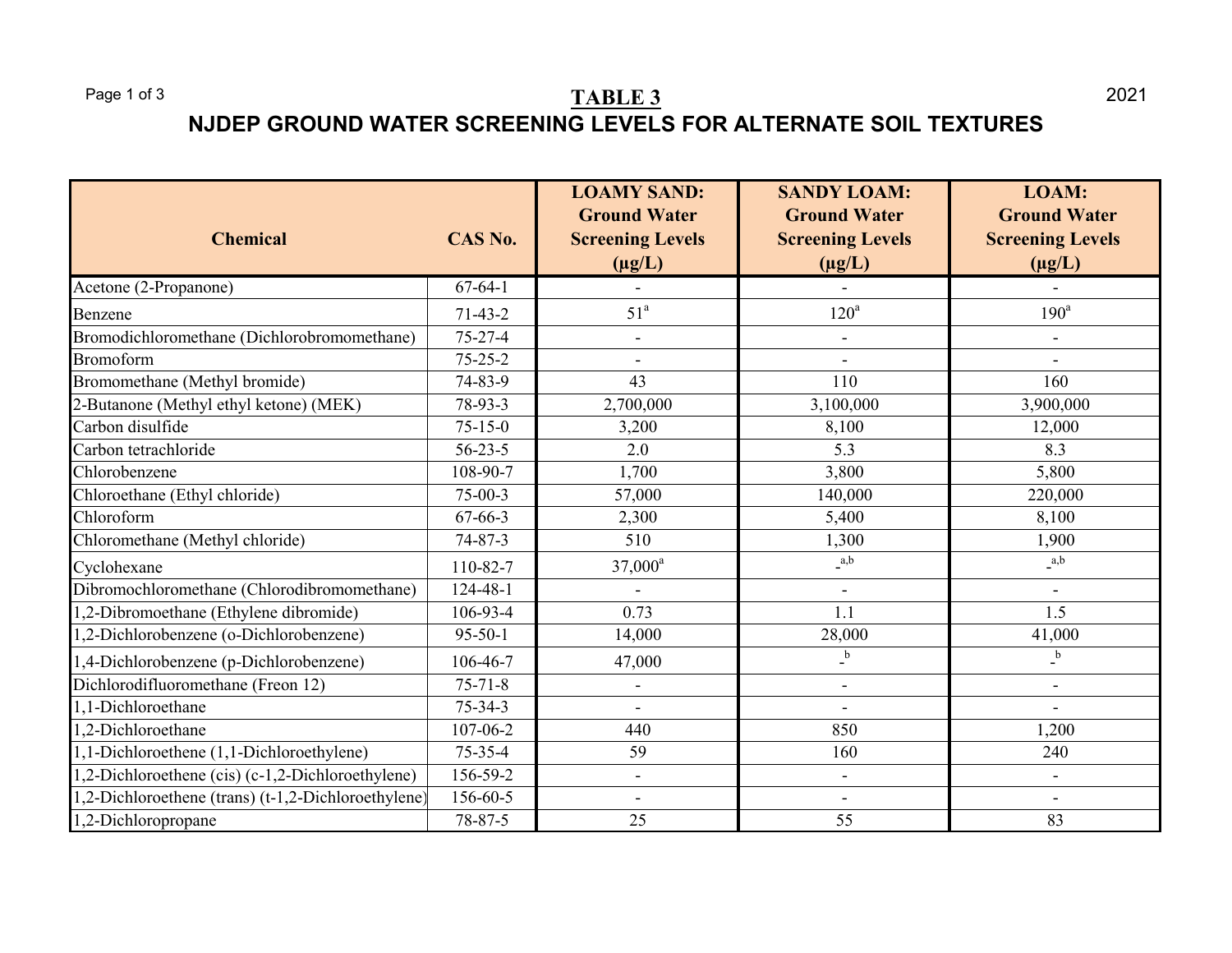# Page 2 of 3 **TABLE 3 NJDEP GROUND WATER SCREENING LEVELS FOR ALTERNATE SOIL TEXTURES**

| <b>Chemical</b>                                  | CAS No.        | <b>LOAMY SAND:</b><br><b>Ground Water</b><br><b>Screening Levels</b><br>$(\mu g/L)$ | <b>SANDY LOAM:</b><br><b>Ground Water</b><br><b>Screening Levels</b><br>$(\mu g/L)$ | LOAM:<br><b>Ground Water</b><br><b>Screening Levels</b><br>$(\mu g/L)$ |
|--------------------------------------------------|----------------|-------------------------------------------------------------------------------------|-------------------------------------------------------------------------------------|------------------------------------------------------------------------|
| 1,3-Dichloropropene $(total)^d$                  | 542-75-6       | 18                                                                                  | 43                                                                                  | 64                                                                     |
| 1,4-Dioxane                                      | 123-91-1       | 2,500                                                                               | 2,800                                                                               | 3,100                                                                  |
| Ethylbenzene                                     | $100 - 41 - 4$ | $700^{\text{a,c}}$                                                                  | $700^{\text{a,c}}$                                                                  | $700^{\text{a,c}}$                                                     |
| Hexachloro-1,3-butadiene                         | 87-68-3        |                                                                                     |                                                                                     |                                                                        |
| n-Hexane                                         | 110-54-3       | 380 <sup>a</sup>                                                                    | $1,000^a$                                                                           | $1,600^a$                                                              |
| Mercury (elemental)                              | 7439-97-6      | $\mathbf{e}$                                                                        | $\mathbf{e}$                                                                        | $\mathbf{e}$                                                           |
| Methylene chloride (Dichloromethane)             | 75-09-2        | 5,600                                                                               | 13,000                                                                              | 19,000                                                                 |
| 4-Methyl-2-pentanone (MIBK)                      | $108 - 10 - 1$ | 1,100,000                                                                           | 1,400,000                                                                           | 1,800,000                                                              |
| Methyl tert-butyl ether (MTBE)                   | 1634-04-4      | 1,300                                                                               | 2,100                                                                               | 3,000                                                                  |
| Naphthalene                                      | $91 - 20 - 3$  | $300^{\text{a,c}}$                                                                  | $300^{a,c}$                                                                         | $340^a$                                                                |
| Styrene                                          | $100 - 42 - 5$ | $\_a,b$                                                                             | $\_a,b$                                                                             | a,b                                                                    |
| 1,1,2,2-Tetrachloroethane                        | 79-34-5        | $\blacksquare$                                                                      | $\blacksquare$                                                                      | $\overline{a}$                                                         |
| Tetrachloroethene (PCE) (Tetrachloroethylene)    | 127-18-4       | 89                                                                                  | 240                                                                                 | 360                                                                    |
| Toluene                                          | 108-88-3       | a,b                                                                                 | $_{a,b}$                                                                            | a,b                                                                    |
| 1,2,4-Trichlorobenzene                           | $120 - 82 - 1$ | 250                                                                                 | 430                                                                                 | 620                                                                    |
| 1,1,1-Trichloroethane                            | $71 - 55 - 6$  | 31,000                                                                              | 82,000                                                                              | 130,000                                                                |
| 1,1,2-Trichloroethane                            | 79-00-5        |                                                                                     |                                                                                     |                                                                        |
| Trichloroethene (TCE) (Trichloroethylene)        | $79-01-6$      | 7.1                                                                                 | 18                                                                                  | 28                                                                     |
| Trichlorofluoromethane (Freon 11)                | 75-69-4        | $\blacksquare$                                                                      | $\blacksquare$                                                                      |                                                                        |
| 1,1,2-Trichloro-1,2,2-trifluoroethane (Freon TF) | $76-13-1$      | $20,000^{\circ}$                                                                    | $20,000^{\circ}$                                                                    | $20,000^{\circ}$                                                       |
| 1,2,4-Trimethylbenzene                           | $95 - 63 - 6$  | $14,000^a$                                                                          | $35,000^a$                                                                          | $53,000^a$                                                             |
| Vinyl chloride                                   | $75-01-4$      | 1.3                                                                                 | 3.3                                                                                 | 5.1                                                                    |

2021